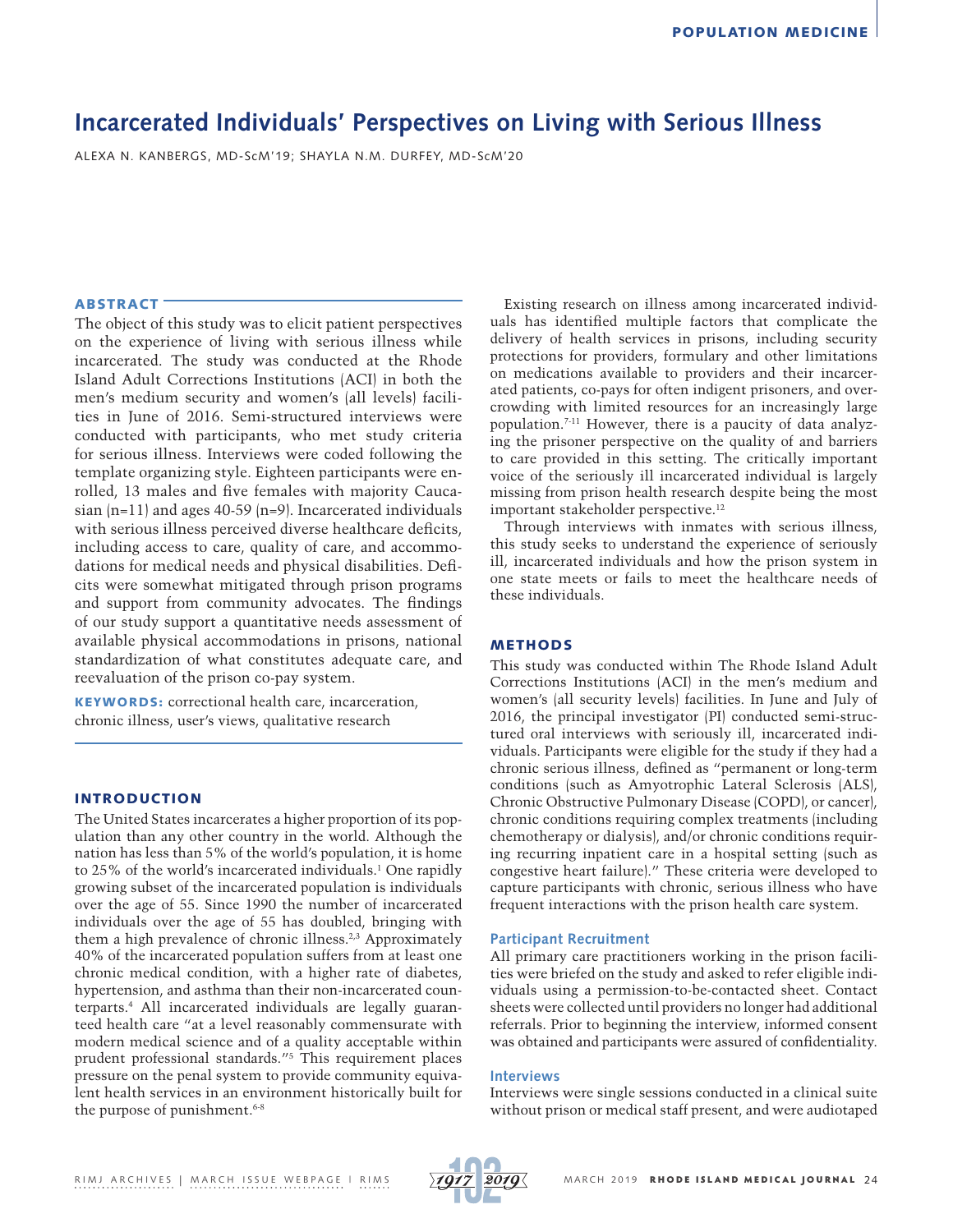without including any identifying information. Questions for the interviews were designed to elicit participants' experiences with, perceptions of, and attitudes toward the health care system while incarcerated. The questions focused on concepts of autonomy, access, and quality, as identified in prior studies.7,8 The interview guide was reviewed and approved by both the medical director of the prison system, and a human rights lawyer with extensive experience in prison health. The guide was composed of eleven open-ended questions. Each participant was asked these core questions, followed by unscripted questions for clarification or to probe more deeply into participant answers.

## **Data Analysis**

Data was analyzed following the template organizing method.13 A codebook was created based on an initial literature review, interview questions, and preliminary scanning of the text, and was then used to assign codes to interview transcripts. Interview transcripts were analyzed and segments were assigned relevant codes. The two authors coded groups of three transcripts independently and met to reconcile inconsistencies as well as add, remove, or refine codes. This process was repeated until all transcripts had been coded. After completing the coding process, focused coding was used to group codes into largest segments, identify relationships between segments, and then derive overarching themes.

This study was approved by the Institutional Review Board of Brown University and the prison system's Medical Review Advisory Group.

## RESULTS

# **Participant characteristics**

A total of 18 interviews were conducted, 13 identified as male and five female. Participant decade of life ranged from 20s–80s, with the greatest number of participants (9 out of 18) between 40–59. Participants' self-reported medical conditions were diverse; the most common included cancer, poorly controlled/complicated diabetes, and severe mental health conditions requiring frequent hospitalization (**Table 1**). Interviews ranged in length from 10:09 to 48:18 minutes, with an average length of 27:03 minutes.

During interviews, three major themes emerged: accommodations, access to care, and quality of care.

## **Theme 1. Accommodations**

Multiple participants discussed the availability of appropriate accommodations for their illness or disability, particularly those related to structural deficiencies of the physical environment.

Based on participant comments, the physical structure of the prison was not equipped to accommodate numerous inmates with physical limitations. Many participants with impaired ambulatory conditions had trouble navigating the prison facilities. For example, accessing bathrooms and showers was a common challenge. Most importantly, the need for handicap accessible cells far outstripped the supply. One inmate summarized the discrepancy:

"The biggest problem is this facility holds 1200 people

## **Table 1.** Participant Characteristics

| <b>Baseline Characteristics</b>          | Number of Participants (n=18) |
|------------------------------------------|-------------------------------|
| Gender                                   |                               |
| Male                                     | 13 (72%)                      |
| Female                                   | 5(28%)                        |
| Age                                      |                               |
| 20-39                                    | 4(22%)                        |
| 40-59                                    | 9(50%)                        |
| 60-79                                    | 4(22%)                        |
| $80$ or $>$                              | 1(6%)                         |
| Race/Ethnicity                           |                               |
| Caucasian                                | 11 (61%)                      |
| Hispanic/Latino                          | 2(11%)                        |
| African American                         | 4(22%)                        |
| Other                                    | 1(6%)                         |
| Medical Condition <sup>a</sup>           |                               |
| Amyotrophic lateral sclerosis            | 1(6%)                         |
| Cancer                                   | 3(17%)                        |
| Chronic osteomyelitis                    | 1(6%)                         |
| Congestive heart failure                 | 2(11%)                        |
| Chronic obstructive pulmonary<br>disease | 1(6%)                         |
| Diabetes mellitus                        | 3(17%)                        |
| Epilepsy                                 | 2(11%)                        |
| Inflammatory bowel disease               | 1(6%)                         |
| Severe Mental Health Condition           | 3(11%)                        |
| Other                                    | $2(11)\%$                     |

alncludes multiple conditions for each patient if present, percentage indicates percent of total study population

and there are only two handicapped cells in the whole place. I was fortunate to get one of them, but there are other people here that have similar disabilities like me and cannot get the same level of care."

Inmates requiring higher levels of care can elect to have a fellow inmate serve as a 'caretaker.' Caretakers were paid by the prison to provide a broad range of services, including transporting wheelchair-bound participants around the large facility. Caretakers also assumed greater care for their fellow inmates by becoming cellmates.

## **Theme 2. Access to Care**

Multiple factors, including cost, wait times, social supports, and a lack of health-related educational materials influenced inmates' ability to access appropriate health care.

#### *Cost*

Participants focused on two distinct forms of cost related challenges: 1) prison cost-saving policies, and 2) co-pays for medical visits as a financial burden. Many participants felt that cost was the prison administration's largest barrier to

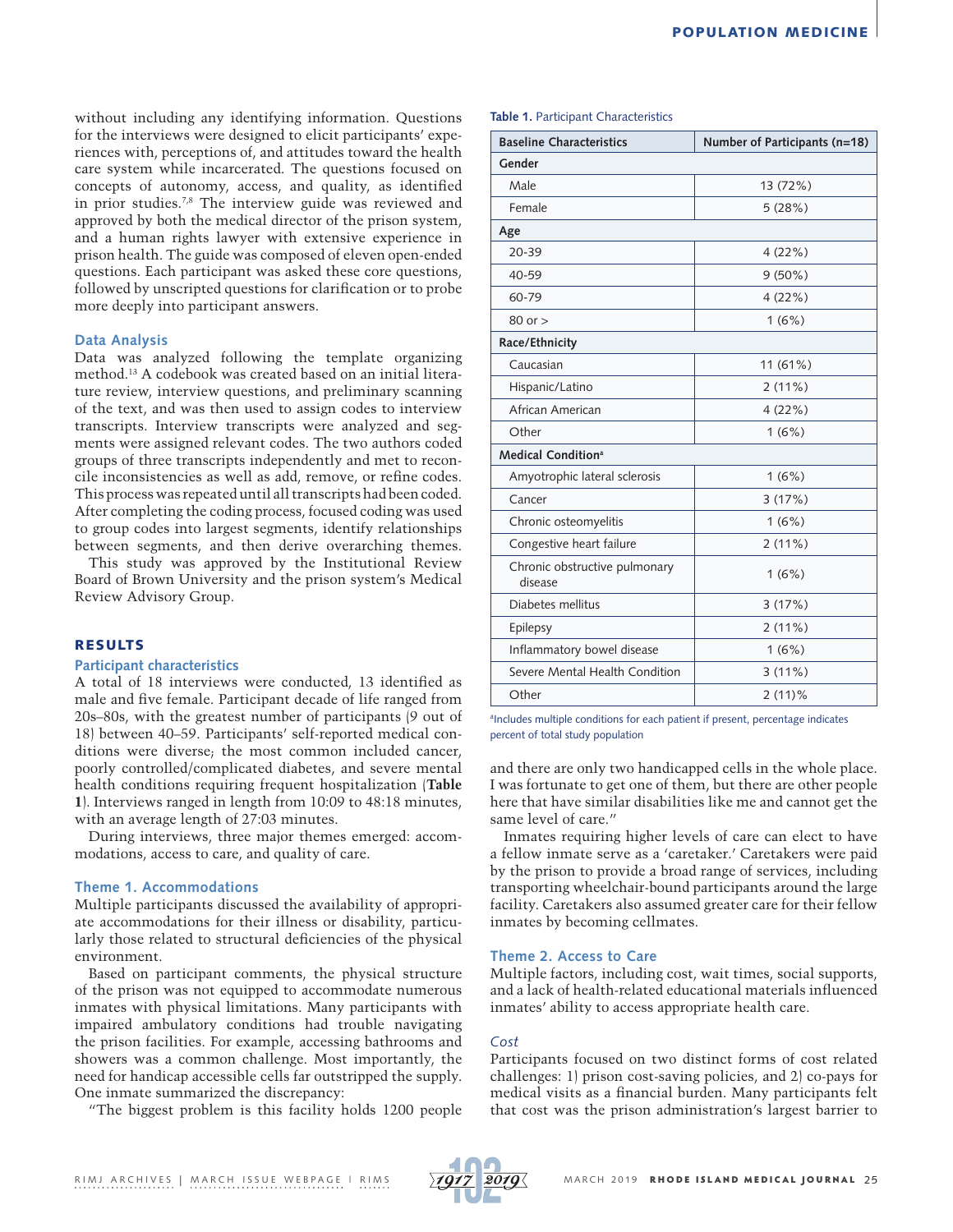providing medically-indicated pharmaceuticals or assistive devices such as canes or walkers. Some described being denied their previously prescribed medications upon prison entry. Substitute prescriptions were often considered by the participants to be less effective or inferior. Due to cost, participants also struggled to access devices including outdoor wheelchairs, lumbar support pillows, and night guards.

"I grind my teeth at night. I have told [the provider] I grind my teeth at night, I need a night guard. Night guards cost a lot of money and he doesn't want to order me a night guard. He is telling me put a towel between my teeth or something crazy."

Seven of 18 participants specifically mentioned co-pays, charged by the prison, as a barrier to care. Generally, co-pays are charged for medical visits, medications, and trips to outside appointments, and range in price from \$3 to \$6. There are several exemptions for which the co-pay requirements are waived, including emergency services, initial intake physical, immunizations, dressing changes, visits initiated by medical staff, yearly dental cleaning, and prenatal care. Multiple participants, who predominantly relied on wages from prison jobs (\$1–3 dollars per hour) for income and amenities, reported deferring care due to the co-pay. However, individuals with outside sources of income, primarily from family members depositing money into prison accounts, did not perceive co-pays as a significant barrier.

## *Wait times*

Many participants discussed long wait times and delays for in-prison medical care and outside visits to specialists, particularly for non-emergent chronic care or specialty health care needs. To access healthcare services, an incarcerated individual would "put in a slip" to the medical unit and wait for their name to appear on a "med unit list" indicating they would be seen that day. Inmates described wait times for non-urgent needs ranging from a few days to a few weeks. Non-urgent specialty appointments took even longer given the need for a minimum number of patients before an outside specialist would come to the prison. However, even though inmates were frustrated with wait times, many voiced an understanding that delays were inevitable and providers were doing their best given the limited resources.

"You got to understand, there is 1200 guys here so you know things don't just happen at the snap of a finger. But with a little bit of patience, you will get whatever treatment you need done."

## *Health Information*

Due to security concerns, inmates had access to medical literature available in the library, but could not freely access the Internet or outside books. Inmates relied on providers and family members for information related to their illness. Some participants described apathetic providers who ignored requests for health education, while others described positive experiences with providers who worked to educate them about their illness.

"She [my NP] will go over anything you want to go over and she is very helpful in pointing out side effects and advantages and disadvantages; she will give you the total lowdown of any situation."

Family members often served as sources of medical information, financial supports, and essential advocates for accessing necessary medical accommodations. One participant described the importance of her family supports:

"They try to do whatever they can. They have called here. Like I said, now they are calling lawyers. They do whatever they can for me. If I have a problem, I call them. Because I got nowhere else to turn, no one is going to listen."

### **Theme 3. Quality**

Some of the factors impacting the perceived quality of healthcare in the prison were 1) the quality of healthcare providers, 2) limited choice of providers and 3) inadequate pain management.

Participants' health care teams often changed due to high provider turnover; participants commented on discrepancies in quality of care between different providers. Well-regarded providers were those who were perceived to be patientcentered and knowledgeable.

"She was thorough. She listened to me. She tried everything she could to help me. She treated the whole person. She was really, really good. The best doctor I have ever had."

Conversely, participants considered providers to be of poor quality if they were perceived to be primarily concerned about cost or were perceived to be burnt out. This perceived poor quality was compounded by the limited number of providers available to inmates.

Ineffective pain management also impacted perceptions of quality for multiple inmates. One common experience among participants was the transition from their community pain regimen when entering prison:

"Yeah, they cut out a lot of the meds…dealing with the pain, you just tough it out. I mean they are giving me some [pain meds], but very little. There is a huge difference, I mean I was on a lot of pain meds on the outside."

## **DISCUSSION**

Our study contributes important qualitative data to the understanding of the seriously ill, incarcerated individuals' lived-experience. Study participants perceived deficits across multiple healthcare domains, including access to care, quality of care, and medical accommodations. Many participants experienced substantially limited healthcare resources in prison, including inadequate structural accommodations and limited access to healthcare staff.

Importantly, the findings of our study highlight that both prison authorities and incarcerated individuals need to rely on third parties to mitigate the larger structural and bureaucratic barriers that impact healthcare delivery. In prison, authorities hire other incarcerated individuals, or "caretakers," to transport immobile, seriously ill inmates across penitentiary grounds, or to serve as caretakers for those with conditions in need of monitoring, including epilepsy. These "caretakers" are largely considered a positive component to participants' care. Incarcerated individuals also benefit from social supports outside of prison who would advocate on their behalf for items such as outdoor wheel chairs and drugs that were not on the formulary. With legal requirements